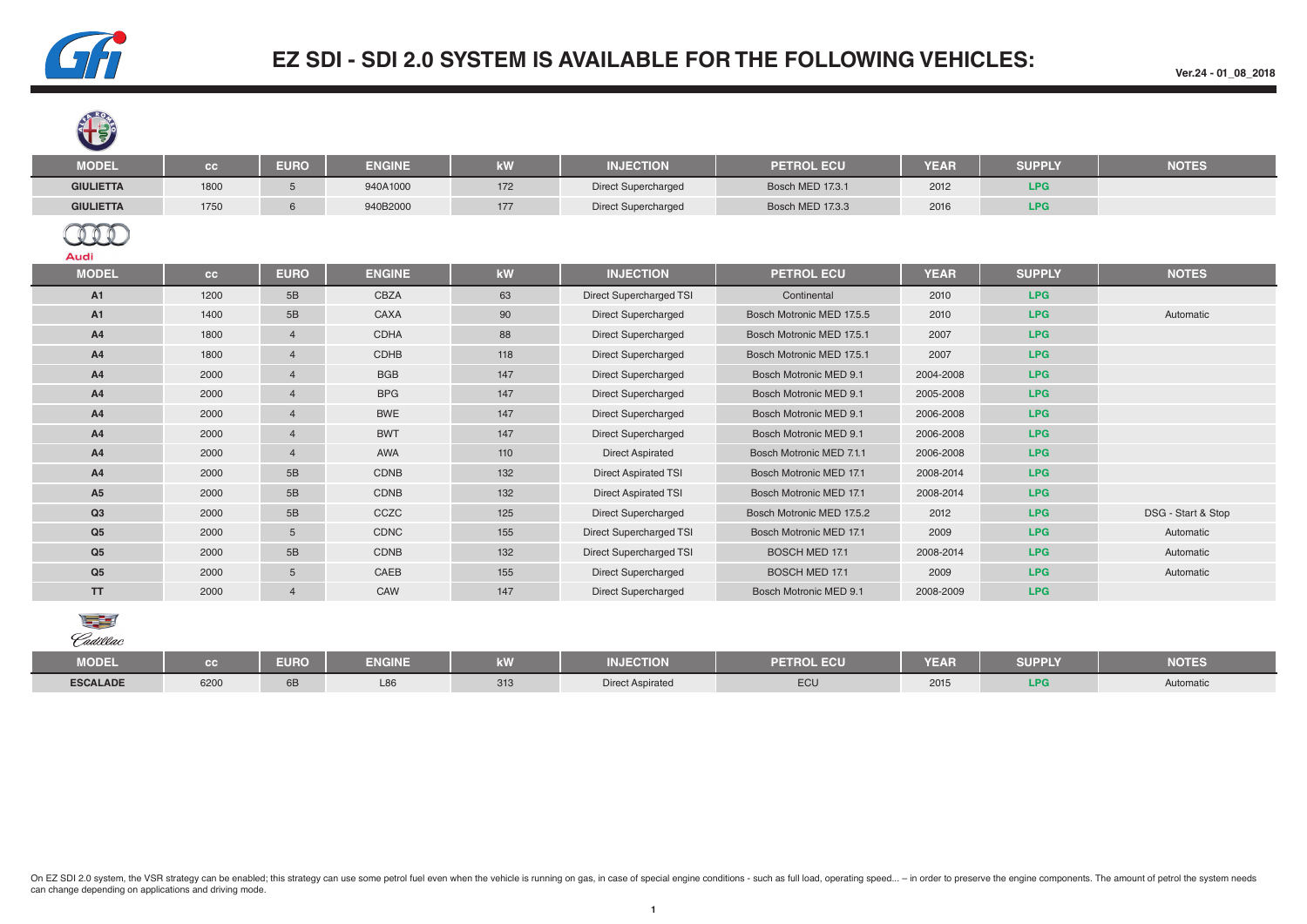

| $\sim$<br><b>CITROËN</b> |      |             |               |     |                            |                                      |             |               |              |
|--------------------------|------|-------------|---------------|-----|----------------------------|--------------------------------------|-------------|---------------|--------------|
| <b>MODEL</b>             | cc   | <b>EURO</b> | <b>ENGINE</b> | kW  | <b>INJECTION</b>           | <b>PETROL ECU</b>                    | <b>YEAR</b> | <b>SUPPLY</b> | <b>NOTES</b> |
| <b>BERLINGO</b>          | 1200 | 6           | HN01          | 81  | <b>Direct Supercharged</b> | 9811675880 - 9812338980 - 9818160080 | 2015        | LPG.          | Start & Stop |
| <b>C3 PICASSO</b>        | 1200 | 6           | <b>HN01</b>   | 81  | <b>Direct Supercharged</b> | Valeo VD46.1                         | 2015        | LPG.          | Start & Stop |
| <b>C4 GRAN PICASSO</b>   | 1200 | 6           | <b>HN02</b>   | 96  | <b>Direct Supercharged</b> | Valeo VD46.1                         | 2016        | <b>LPG</b>    |              |
| C <sub>4</sub>           | 1200 | 6           | HN01          | 81  | <b>Direct Supercharged</b> | Valeo VD46.1                         | 2015        | <b>LPG</b>    | Start & Stop |
| <b>C4 CACTUS</b>         | 1200 | 6           | HN01          | 81  | <b>Direct Supercharged</b> | Valeo VD46.1                         | 2015        | <b>LPG</b>    | Start & Stop |
| <b>C4 CACTUS</b>         | 1200 | 6           | HN01          | 81  | <b>Direct Supercharged</b> | Valeo VD46.1                         | 2015        | <b>CNG</b>    | Start & Stop |
| C <sub>5</sub>           | 1600 | 5A          | 5FV           | 115 | <b>Direct Supercharged</b> | <b>MED 17.4</b>                      | 2010        | <b>LPG</b>    |              |
| DS <sub>5</sub>          | 1600 |             | 5FV           | 115 | <b>Direct Supercharged</b> | Bosch Motronic MED 17.4.2            | 2012        | <b>LPG</b>    | Automatic    |



| ----------           |           |             |               |     |                         |                      |             |               |              |
|----------------------|-----------|-------------|---------------|-----|-------------------------|----------------------|-------------|---------------|--------------|
| <b>MODEL</b>         | <b>CG</b> | <b>EURO</b> | <b>ENGINE</b> | kW  | <b>INJECTION</b>        | <b>PETROL ECU</b>    | <b>YEAR</b> | <b>SUPPLY</b> | <b>NOTES</b> |
| <b>CAPTIVA SPORT</b> | 2400      |             |               | 135 | Aspirated               | Delco E39A 12657781  | 206/2017    | <b>CNG</b>    | FlexFuel     |
| <b>S10</b>           | 2500      |             |               | 151 | Aspirated               | Delphi E80 1267 0037 | 206/2017    | <b>CNG</b>    | FlexFuel     |
| <b>SILVERADO</b>     | 4300 V6   |             | $\sim$        | 209 | <b>Direct Aspirated</b> | <b>General Motor</b> |             | <b>LPG</b>    |              |
| <b>SILVERADO</b>     | 5300      |             | 31 L83        | 255 | Aspirated               | <b>General Motor</b> | 2014        | <b>CNG</b>    | Automatic    |
| <b>SILVERADO</b>     | 5300      |             | 31 L83        | 255 | Aspirated               | <b>General Motor</b> | 2014        | <b>LPG</b>    | Automatic    |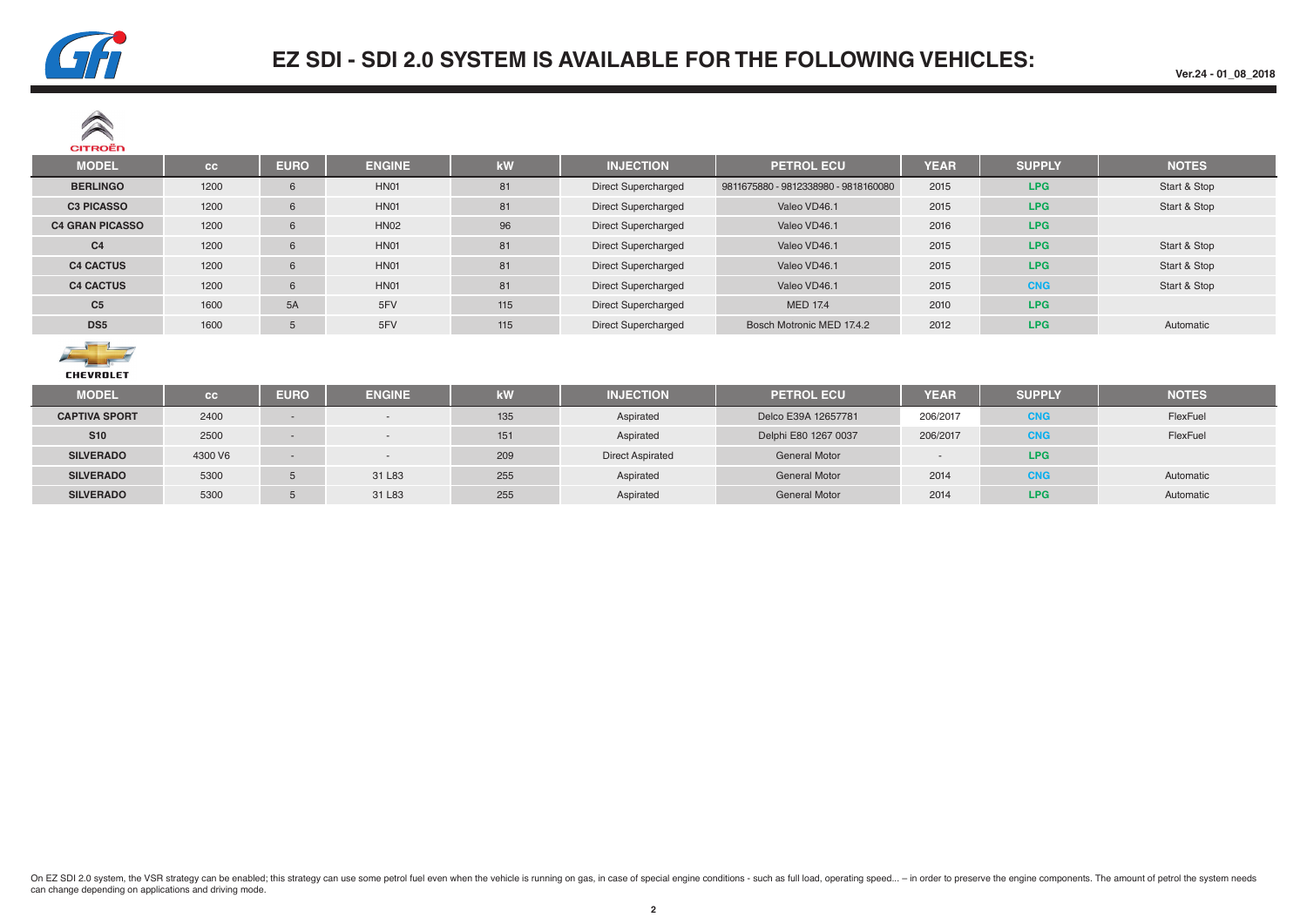

**Ver.24 - 01\_08\_2018**



| <b>MODEL</b>           | cc   | <b>EURO</b> | <b>ENGINE</b>                 | kW   | <b>INJECTION</b>           | <b>PETROL ECU</b>          | <b>YEAR</b> | <b>SUPPLY</b> | <b>NOTES</b>             |
|------------------------|------|-------------|-------------------------------|------|----------------------------|----------------------------|-------------|---------------|--------------------------|
| C-MAX                  | 1000 | 5           | M <sub>2</sub> DA             | 74   | ECOBOOST Supercharged      | Fomoco                     | 2014        | <b>LPG</b>    | Start & Stop             |
| C-MAX                  | 1000 | 5B          | M <sub>1</sub> DA             | 92   | <b>Direct Supercharged</b> | Fomoco                     | 2014        | <b>LPG</b>    |                          |
| <b>B-MAX</b>           | 1000 | 5           | <b>SFJA</b>                   | 74,5 | ECOBOOST Supercharged      | Fomoco                     | 2014        | LPG           | Start & Stop             |
| <b>B-MAX</b>           | 1000 | 5           | <b>SFJB</b>                   | 74,5 | ECOBOOST Supercharged      | Fomoco                     | 2014        | LPG           |                          |
| <b>B-MAX</b>           | 1000 | 5B          | M1JE                          | 92   | Direct Supercharged        | Fomoco                     | 2014        | LPG           |                          |
| <b>ECOSPORT</b>        | 1000 | 5B          | M <sub>1</sub> JC             | 92   | <b>Direct Supercharged</b> | Fomoco                     | 2013        | <b>LPG</b>    |                          |
| <b>ECOSPORT</b>        | 1000 | 5B          | M <sub>1</sub> JJ             | 92   | <b>Direct Supercharged</b> | Fomoco                     | 2013        | <b>LPG</b>    |                          |
| <b>FIESTA</b>          | 1000 | 5B          | P4JA                          | 59   | <b>Direct Aspirated</b>    | Fomoco                     | 2013        | <b>LPG</b>    |                          |
| <b>FIESTA</b>          | 1000 | 5           | <b>SFJA</b>                   | 74,5 | ECOBOOST Supercharged      | Fomoco                     | 2014        | <b>LPG</b>    | Start & Stop             |
| <b>FIESTA</b>          | 1000 | 5           | <b>SFJB</b>                   | 74,5 | ECOBOOST Supercharged      | Fomoco                     | 2014        | LPG           |                          |
| <b>FIESTA</b>          | 1000 | 6B          | <b>SFJD</b>                   | 74   | ECOBOOST Supercharged      | Fomoco                     | 2016        | LPG           | Start & Stop             |
| <b>FOCUS</b>           | 1000 | 5           | M <sub>2</sub> DA             | 74   | ECOBOOST Supercharged      | Fomoco                     | 2014        | LPG           | Start & Stop             |
| <b>FOCUS</b>           | 1000 | 6           | <b>SFJA</b>                   | 74,5 | ECOBOOST Supercharged      | Fomoco                     | 2015        | <b>CNG</b>    | Start & Stop             |
| <b>FOCUS</b>           | 1000 | 5B          | M <sub>2</sub> DC             | 74   | ECOBOOST Supercharged      | Fomoco                     | 2015        | <b>LPG</b>    | Start & Stop             |
| <b>FOCUS</b>           | 1000 | 6           | M <sub>1</sub> D <sub>D</sub> | 92   | ECOBOOST Supercharged      | Fomoco                     | 2016        | <b>LPG</b>    |                          |
| <b>FOCUS</b>           | 1600 | 5A          | <b>JQDA</b>                   | 110  | <b>Direct Supercharged</b> | Fomoco                     | 2011        | <b>LPG</b>    | Start & Stop             |
| <b>FOCUS</b>           | 1600 | 5A          | JADB                          | 110  | <b>Direct Supercharged</b> | Fomoco                     | 2011        | <b>LPG</b>    | Start & Stop             |
| <b>FUSION</b>          | 2000 | $\sim$      | $\sim$                        | 177  | <b>Direct Supercharged</b> | Bosch FoMoCo 0 261 S09 307 | 2012/2013   | <b>CNG</b>    | FlexFuel                 |
| <b>MONDEO</b>          | 1500 | 6           | <b>UNCE</b>                   | 118  | Direct Supercharged        | -------                    | 2015        | LPG           | Automatic / Start & Stop |
| <b>MONDEO</b>          | 1500 | 6B          | <b>UNCE</b>                   | 118  | <b>Direct Supercharged</b> | ECU                        | 2016        | <b>CNG</b>    | Automatic / Start & Stop |
| <b>MONDEO</b>          | 2000 | 5B          | 204PT                         | 176  | <b>Direct Supercharged</b> | Bosch                      | 2012        | <b>LPG</b>    | Automatic                |
| <b>TOURNEO COURIER</b> | 1000 | 5           | <b>SFCD</b>                   | 74   | ECOBOOST Supercharged      | Fomoco                     | 2014        | <b>LPG</b>    | Start & Stop             |
| <b>TOURNEO</b>         | 1000 | 6           | <b>SFCC</b>                   | 74   | ECOBOOST Supercharged      | Fomoco                     | 2015        | <b>LPG</b>    | Start & Stop             |

#### **HONDA**

The Power of Dreams

| <b>MODEL</b>      |      | <b>EURO</b> | <b>ENGINE</b> | .<br><b>KVV</b> | <b>INJECTION</b> | <b>PETROL ECU</b> | <b>YEAR</b> | <b>SUPPLY</b> | <b>NOTES</b> |
|-------------------|------|-------------|---------------|-----------------|------------------|-------------------|-------------|---------------|--------------|
| <b>HRV i-VTEC</b> | 1500 | 6B          | L15B4         |                 | Aspirated        | Keihin            | 2015        | IDC<br>2PU    |              |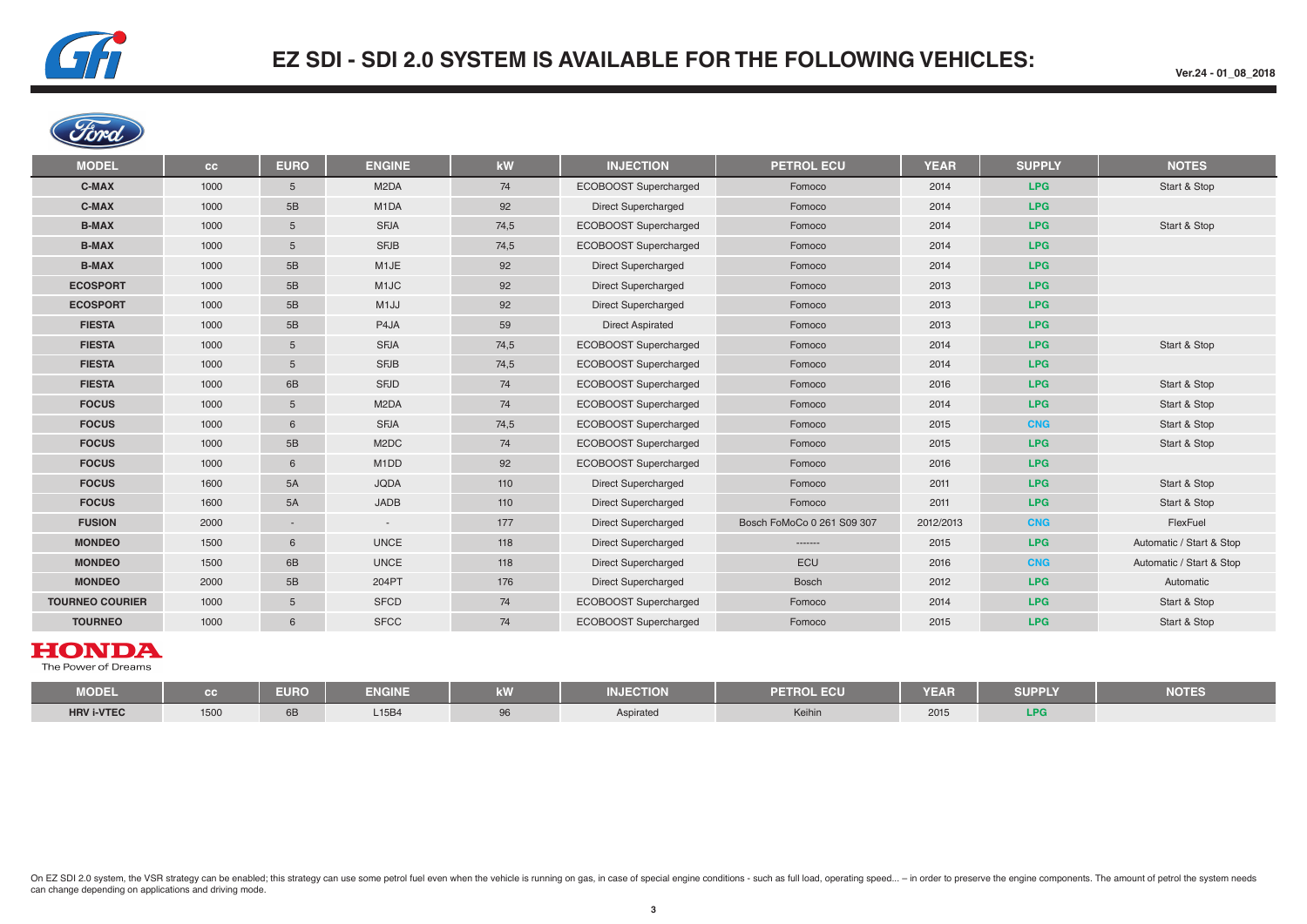

**Ver.24 - 01\_08\_2018**



| <b>MODEL</b>    | cc   | <b>EURO</b> | <b>ENGINE</b> | kW  | <b>INJECTION</b>           | <b>PETROL ECU</b>  | <b>YEAR</b> | <b>SUPPLY</b> | <b>NOTES</b> |
|-----------------|------|-------------|---------------|-----|----------------------------|--------------------|-------------|---------------|--------------|
| i30             | 1600 |             | G4FD          | 99  | <b>Direct Aspirated</b>    | Kefico MED 17.9.8  | 2012        | LPG.          |              |
| i30             | 1600 |             | G4FJ          | 137 | <b>Direct Supercharged</b> | Kefico MED 17.9.8  | 2016        | <b>LPG</b>    |              |
| ix35            | 1600 |             | G4FD          | 99  | <b>Direct Aspirated</b>    | Kefico MED 17.9.8  | 2010        | <b>LPG</b>    |              |
| <b>TUCSON</b>   | 1600 | 6           | G4FJ          | 130 | <b>Direct Supercharged</b> | KEFICO MED 17.5.21 | 2016        | LPG.          |              |
| <b>TUCSON</b>   | 1600 | 6           | G4FD          | 97  | <b>Direct Aspirated</b>    | KEFICO MED 17.9.8  | 2016        | LPG.          |              |
| <b>VELOSTER</b> | 1600 |             | G4FD          | 103 | <b>Direct Aspirated</b>    | Kefico MED 17.9.8  | 2011        | LPG.          |              |



| <b>MODEL</b>                  | cc   | <b>EURO</b>    | <b>ENGINE</b> | kW  | <b>INJECTION</b>        | <b>PETROL ECU</b>   | <b>YEAR</b> | <b>SUPPLY</b> | <b>NOTES</b> |
|-------------------------------|------|----------------|---------------|-----|-------------------------|---------------------|-------------|---------------|--------------|
| <b>CARENS</b>                 | 1600 | 6              | G4FD          | 99  | <b>Direct Aspirated</b> | KEFICO MED 17.9.8   | 2015        | LPG           |              |
| CEE'D                         | 1600 | 6              | G4FD          | 99  | <b>Direct Aspirated</b> | Kefico MED 17.9.8   | 2015        | LPG.          |              |
| <b>CEE'D GT</b>               | 1600 | 5 <sub>b</sub> | G4FJ          | 150 | <b>TGDI</b>             | MED 17.9.8          | 2014        | LPG.          |              |
| <b>SPORTAGE</b>               | 1600 | 5              | G4FD          | 99  | <b>Direct Aspirated</b> | Kefico MED 17.9.8   | 2010        | LPG.          |              |
| <b>SPORTAGE</b>               | 1600 | 5              | G4FD          | 99  | <b>Direct Aspirated</b> | Kefico MED 17.9.8   | 2010-2015   | <b>CNG</b>    |              |
| <b>SPORTAGE</b>               | 1600 | 6              | G4FD          | 99  | <b>Direct Aspirated</b> | Kefico MED 17.9.8   | 2015        | <b>CNG</b>    |              |
| <b>SPORTAGE MY16 Facelift</b> | 1600 | 6              | G4FD          | 99  | <b>Direct Aspirated</b> | Kefico MED 17.9.8   | 2016        | LPG           |              |
| <b>SPORTAGE</b>               | 2000 | 5              | G4NC          | 122 | <b>Direct Aspirated</b> | <b>G 2.0 GDI-NU</b> | 2013        | LPG.          | Automatic    |



| <b>MODEL</b>              |      | ---<br>au iv | ENGINE<br><u>ENGINE</u> | $\sim$<br><b>AND</b> | <b>INJECTION</b>           | <b>PETROL ECU</b> | <b>YEAR</b> | $\mathcal{L}^{\text{max}}_{\text{max}}$ and $\mathcal{L}^{\text{max}}_{\text{max}}$ and $\mathcal{L}^{\text{max}}_{\text{max}}$<br><b>SUPPLY</b> | <b>NOTES</b> |
|---------------------------|------|--------------|-------------------------|----------------------|----------------------------|-------------------|-------------|--------------------------------------------------------------------------------------------------------------------------------------------------|--------------|
| <b>RANGE ROVER EVOQUE</b> | 2000 |              | 204PT                   | $- -$<br>1/7         | <b>Direct Supercharged</b> | Bosch             | 2012        |                                                                                                                                                  | Automatic    |



| <b>MODEL</b>         | cc   | <b>EURO</b> | <b>ENGINE</b>  | kW  | <b>INJECTION</b>           | <b>PETROL ECU</b> | <b>YEAR</b> | <b>SUPPLY</b> | <b>NOTES</b>    |
|----------------------|------|-------------|----------------|-----|----------------------------|-------------------|-------------|---------------|-----------------|
|                      | 1500 | 5B          | P <sub>5</sub> | 55  | <b>Direct Supercharged</b> | <b>MITSUBISHI</b> | 2016        | <b>LPG</b>    |                 |
| <b>3 SKYACTIVE-G</b> | 1500 | 5B          | P <sub>5</sub> | 74  | <b>Direct Supercharged</b> | <b>MITSUBISHI</b> | 2014        | <b>LPG</b>    |                 |
| <b>CX5 SKYACTIVE</b> | 2000 | 5B          | PE             | 118 | <b>Direct Aspirated</b>    | <b>MITSUBISHI</b> | 2012        | <b>LPG</b>    | Automatic - 4WD |
| $CX-7$               | 2300 |             | L <sub>3</sub> | 191 | <b>Direct Supercharged</b> | <b>MAZDA</b>      | 2007-2013   | <b>LPG</b>    |                 |
| $CX-7$               | 2300 | 5A          | L <sub>3</sub> | 191 | <b>Direct Supercharged</b> | <b>MAZDA</b>      | 2010-2013   | <b>LPG</b>    |                 |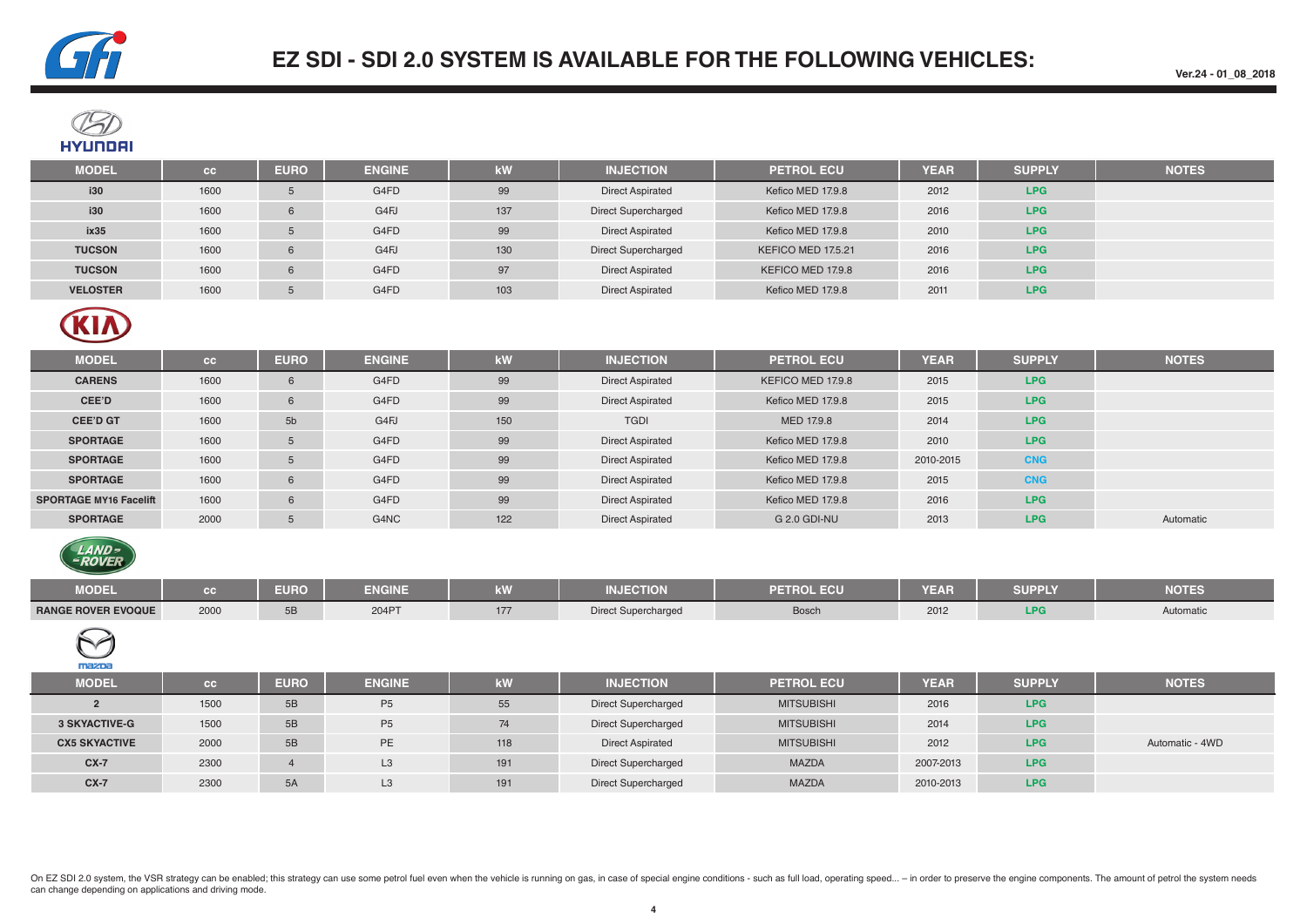

**Ver.24 - 01\_08\_2018**

| <b>MODEL</b>                          | cc   | <b>EURO</b>    | <b>ENGINE</b> | kW                     | <b>INJECTION</b>           | <b>PETROL ECU</b>         | <b>YEAR</b> | <b>SUPPLY</b> | <b>NOTES</b>         |
|---------------------------------------|------|----------------|---------------|------------------------|----------------------------|---------------------------|-------------|---------------|----------------------|
| <b>MINI COOPER</b>                    | 1600 | 5A             | N18B16A       | 135                    | <b>Direct Supercharged</b> | <b>BOSCH</b>              | 2011        | <b>LPG</b>    |                      |
| <b>NISSAN</b>                         |      |                |               |                        |                            |                           |             |               |                      |
| <b>MODEL</b>                          | cc   | <b>EURO</b>    | <b>ENGINE</b> | kW                     | <b>INJECTION</b>           | <b>PETROL ECU</b>         | <b>YEAR</b> | <b>SUPPLY</b> | <b>NOTES</b>         |
| <b>JUKE NISMO</b>                     | 1600 | 6              | <b>MR16</b>   | 140                    | <b>Direct Supercharged</b> | Hitachi                   | 2014        | <b>LPG</b>    |                      |
| <b>JUKE DIG-T</b>                     | 1600 | 5 <sup>5</sup> | <b>MR16</b>   | 147                    | Direct Supercharged        | Hitachi Nismo             | 2015        | <b>LPG</b>    |                      |
| <b>JUKE DIG-T</b>                     | 1600 | 6              | MR16 AT       | 140                    | Direct Supercharged        | Hitachi Nismo             | 2015        | <b>LPG</b>    | Automatic            |
| <b>NOTE DIG-S</b>                     | 1200 | 5B             | <b>HR12</b>   | 72                     | Aspirated                  | Hitachi                   | 2016        | <b>LPG</b>    | Start & Stop         |
| <b>QASHQAI</b>                        | 1200 | 5B             | HRA2          | 85                     | Direct Supercharged TCE    | Continental               | 2014        | <b>LPG</b>    |                      |
| $\left( -\right)$<br>Wir leben Autos. |      |                |               |                        |                            |                           |             |               |                      |
| <b>MODEL</b>                          | cc   | <b>EURO</b>    | <b>ENGINE</b> | $\mathbf{k}\mathbf{W}$ | <b>INJECTION</b>           | <b>PETROL ECU</b>         | <b>YEAR</b> | <b>SUPPLY</b> | <b>NOTES</b>         |
| <b>ADAM</b>                           | 1000 | 6              | B10XFT        | 66                     | <b>Direct Supercharged</b> | Delphi                    | 2014        | <b>LPG</b>    | Start & Stop         |
| <b>ADAM</b>                           | 1000 | 6              | B10XFT        | 66                     | <b>Direct Supercharged</b> | Delphi                    | 2014        | <b>CNG</b>    | Start & Stop         |
| <b>ASTRA 3 Cyl.</b>                   | 1000 | 6              | B10XFT        | 77                     | Direct Supercharged        | Delphi                    | 2016        | <b>LPG</b>    |                      |
| <b>ASTRA</b>                          | 1400 | 6B             | B14XFT        | 110                    | Direct Supercharged        | Delphi                    | 2016        | <b>LPG</b>    |                      |
| NEW<br>PEUGEOT                        |      |                |               |                        |                            |                           |             |               |                      |
| <b>MODEL</b>                          | cc   | <b>EURO</b>    | <b>ENGINE</b> | $\mathbf{k}\mathbf{W}$ | <b>INJECTION</b>           | <b>PETROL ECU</b>         | <b>YEAR</b> | <b>SUPPLY</b> | <b>NOTES</b>         |
| 207                                   | 1600 | 5 <sup>5</sup> | 5FR           | 115                    | <b>Direct Supercharged</b> | Bosch Motronic MED 17.4.2 | 2010-2014   | <b>LPG</b>    |                      |
| 208                                   | 1200 | 6              | HN01          | 81                     | <b>Direct Supercharged</b> | Valeo VD46.1              | 2016        | <b>LPG</b>    |                      |
| 308                                   | 1200 | 6              | HN01          | 81                     | Direct Supercharged        | Valeo VD46.1              | 2016        | <b>LPG</b>    |                      |
| 308                                   | 1600 | $\overline{4}$ | 5FX           | 110                    | Direct Supercharged        | Bosch Motronic MED 17.4   | 2007-2011   | <b>LPG</b>    |                      |
| 308                                   | 1600 | $\overline{4}$ | 5FX           | 116                    | <b>Direct Supercharged</b> | Bosch Motronic MED 17.4.2 | 2010        | <b>CNG</b>    | Automatic            |
| 408                                   | 1600 | $\sim$         | 5GV           | 124                    | <b>Direct Supercharged</b> | Bosch MED 17.4.4          | 2015/2016   | <b>CNG</b>    | Automatic - FlexFuel |
| 2008                                  | 1200 | 6              | HN01          | 81                     | Direct Supercharged        | Valeo VD46.1              | 2016        | <b>LPG</b>    | Start & Stop         |
| 5008                                  | 1600 | 6              | 5GZ           | 121                    | <b>Direct Supercharged</b> | <b>Bosch MED 17.4.4</b>   | 2014-2017   | <b>LPG</b>    | Automatic            |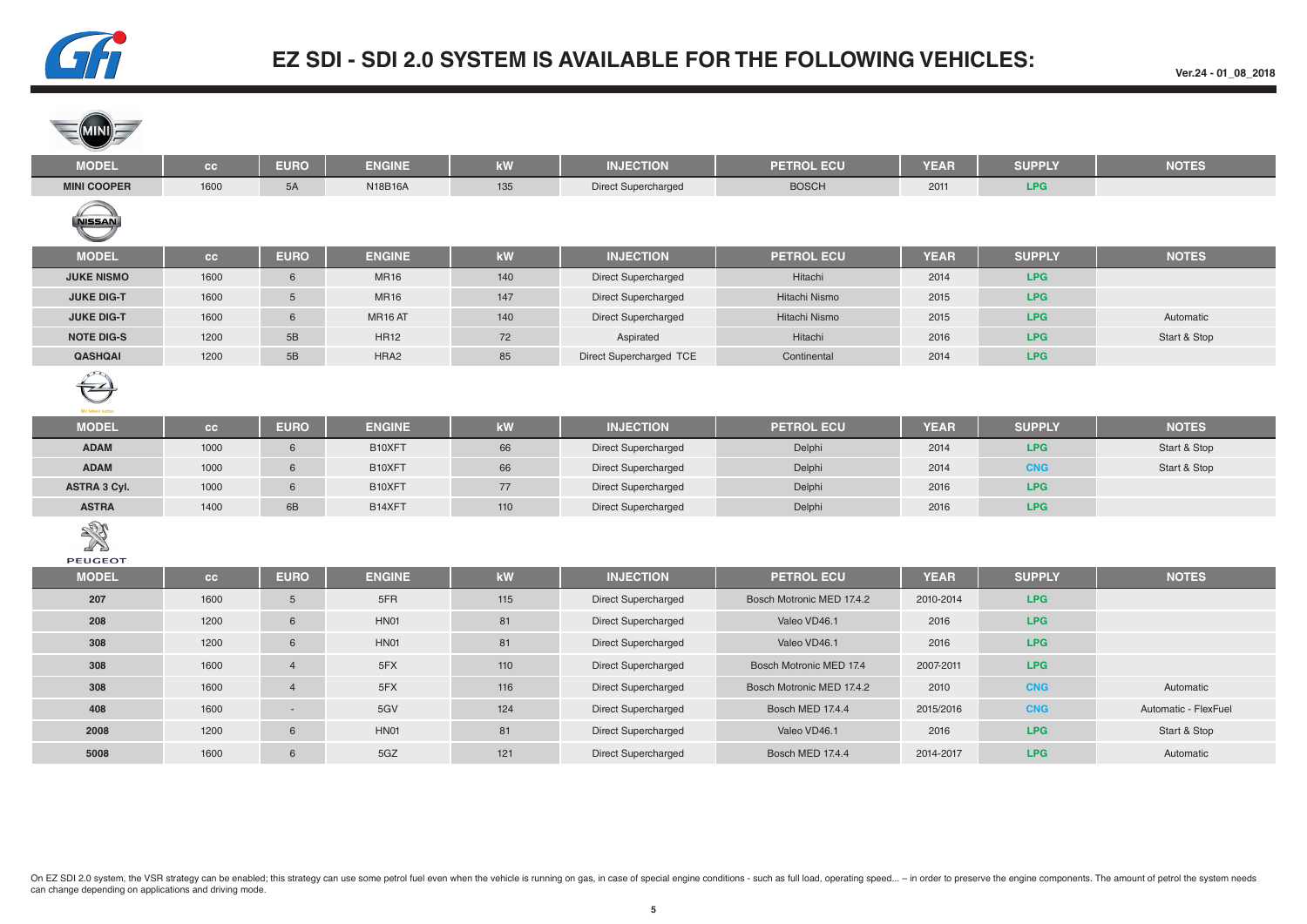

**Ver.24 - 01\_08\_2018**

| V<br><b>RENAULT</b> |      |                |                                 |     |                            |                            |             |               |              |
|---------------------|------|----------------|---------------------------------|-----|----------------------------|----------------------------|-------------|---------------|--------------|
| <b>MODEL</b>        | cc   | <b>EURO</b>    | <b>ENGINE</b>                   | kW  | <b>INJECTION</b>           | <b>PETROL ECU</b>          | <b>YEAR</b> | <b>SUPPLY</b> | <b>NOTES</b> |
| <b>CLIO RS</b>      | 1600 | 6B             | M5M A4                          | 162 | Direct Supercharged        | <b>CONTINENTAL EMS3155</b> | 2016        | LPG           |              |
| <b>MEGANE</b>       | 1200 | 5B             | H <sub>5</sub> F A <sub>4</sub> | 85  | Direct Supercharged TCE    | <b>CONTINENTAL</b>         | 2014        | LPG           | Start & Stop |
| S<br><b>SEAT</b>    |      |                |                                 |     |                            |                            |             |               |              |
| <b>MODEL</b>        | cc   | <b>EURO</b>    | <b>ENGINE</b>                   | kW  | <b>INJECTION</b>           | <b>PETROL ECU</b>          | <b>YEAR</b> | <b>SUPPLY</b> | <b>NOTES</b> |
| <b>IBIZA</b>        | 1200 | 5              | CBZB                            | 77  | <b>Direct Supercharged</b> | Continental Simos 10.22.A  | 2010-2013   | LPG           |              |
| <b>IBIZA</b>        | 1200 | 6              | CJZC                            | 66  | Direct Supercharged TSI    | <b>BOSCH MED 17.5.25</b>   | 2015        | LPG           |              |
| <b>IBIZA CUPRA</b>  | 1400 | 5A             | <b>CTHE</b>                     | 132 | <b>Direct Supercharged</b> | <b>BOSCH MED 17.5.25</b>   | 2016        | LPG           | Start & Stop |
| <b>LEON</b>         | 1400 | $5\phantom{1}$ | CAXA                            | 90  | <b>Direct Supercharged</b> | BOSCH MED 17.5.5           | 2010        | LPG           |              |
| <b>LEON</b>         | 1200 | 5              | CBZB                            | 77  | <b>Direct Supercharged</b> | Continental                | 2010-2013   | LPG           |              |
| <b>LEON</b>         | 1400 | 6B             | CZCA                            | 92  | Direct Supercharged TSI    | Bosch Motronic MED 17.5.25 | 2015        | LPG           | Start & Stop |
|                     |      |                |                                 |     |                            |                            |             |               |              |
| <b>TOLEDO</b>       | 1200 | 5              | CBZB                            | 77  | <b>Direct Supercharged</b> | Continental SIMOS 10.22A   | 2015        | LPG           |              |



| <b>MODEL</b>    | cc   | <b>EURO</b> | <b>ENGINE</b> | kW  | <b>INJECTION</b>           | <b>PETROL ECU</b>               | <b>YEAR</b> | <b>SUPPLY</b> | <b>NOTES</b> |
|-----------------|------|-------------|---------------|-----|----------------------------|---------------------------------|-------------|---------------|--------------|
| <b>FABIA</b>    | 1000 | 6           | CHZB          | 70  | Direct Supercharged TSI    | <b>BOSCH MED 17.5.21</b>        | 2016        | LPG           |              |
| <b>FABIA</b>    | 1200 | 5           | CBZA          | 63  | <b>Direct Supercharged</b> | Continental                     | 2012        | LPG           |              |
| <b>FABIA</b>    | 1200 | 6           | CJZC          | 66  | Direct Supercharged TSI    | Bosch MED 17.5.25               | 2014        | <b>CNG</b>    |              |
| <b>FABIA</b>    | 1200 | 6           | CJZC          | 66  | Direct Supercharged TSI    | Bosch MED 17.5.25               | 2015        | LPG           |              |
| <b>QODIAK</b>   | 1400 | 6B          | CZCA          | 92  | Direct Supercharged TSI    | Bosch MED 17.5.25               | 2015        | LPG           | Start & Stop |
| <b>OCATAVIA</b> | 1400 | 6B          | CZDA          | 110 | Direct Supercharged TSI    | Bosch MED 17.5.25               | 2016        | LPG           | Start & Stop |
| <b>ROOMSTER</b> | 1200 | 5B          | CBZB          | 63  | Direct Supercharged TSI    | <b>CONTINENTAL</b>              | 2014        | LPG           |              |
| <b>ROOMSTER</b> | 1200 | 5           | CBZB AT       | 77  | <b>Direct Supercharged</b> | <b>CONTINENTAL SIMOS 10.22A</b> | 2015        | LPG           |              |
| <b>RAPID</b>    | 1200 | 6           | CJZC          | 66  | Direct Supercharged TSI    | <b>BOSCH MED 17.5.25</b>        | 2015        | LPG.          |              |
| <b>SUPERB</b>   | 1800 | 5           | <b>CEA</b>    | 116 | Direct Supercharged TSI    | <b>Bosch</b>                    | 2013        | <b>CNG</b>    |              |
| <b>SUPERB</b>   | 3600 | 5           | <b>CDVA</b>   | 191 | <b>Direct Supercharged</b> | <b>Bosch</b>                    | 2012        | LPG           | Automatic    |
| <b>YETI</b>     | 1200 | 5           | CBZB          | 77  | <b>Direct Supercharged</b> | Continental 03F906070JH         | 2009-2013   | LPG           |              |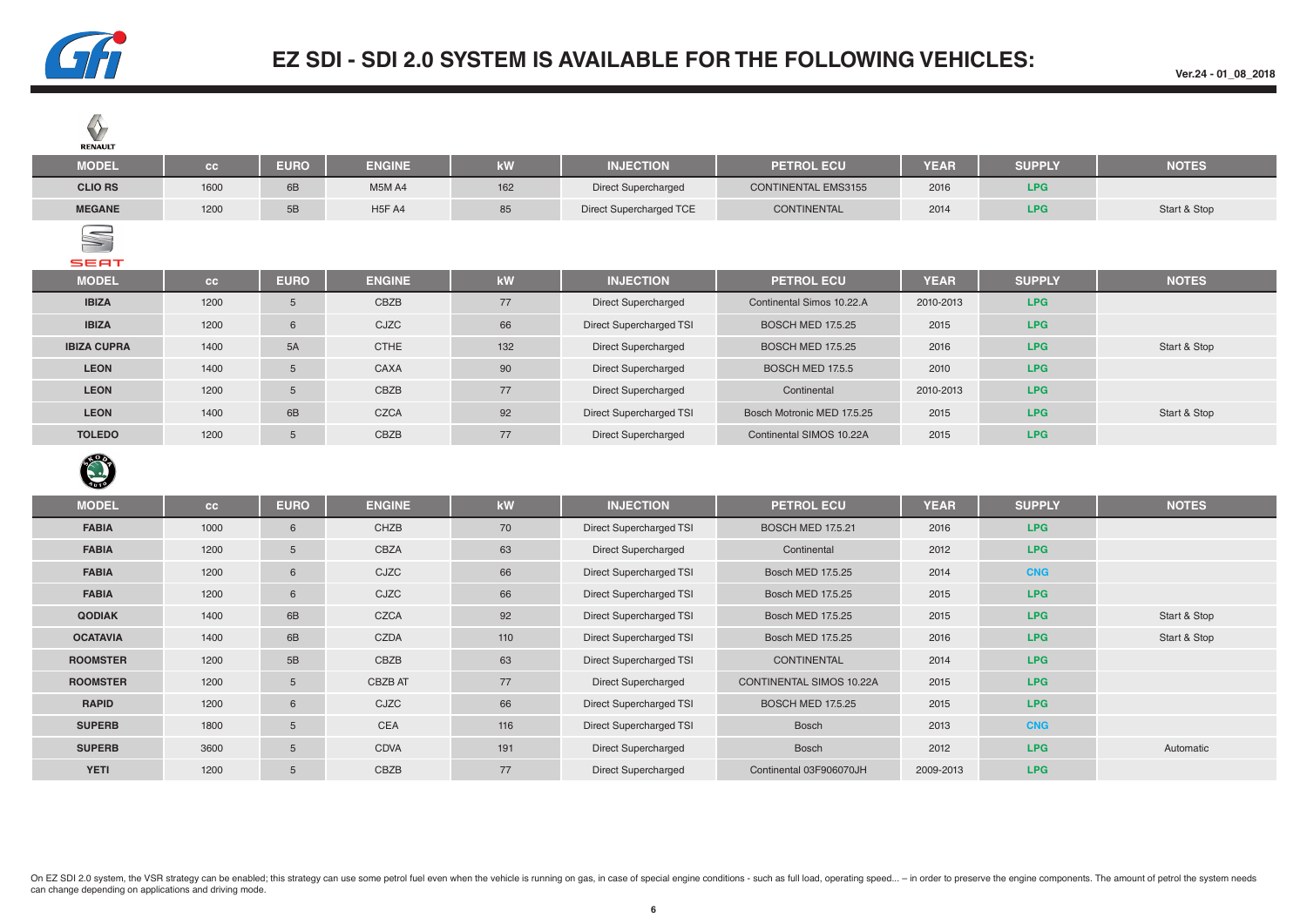

| <b>SUZUKI</b>      |           |             |                |     |                             |                           |             |               |                    |
|--------------------|-----------|-------------|----------------|-----|-----------------------------|---------------------------|-------------|---------------|--------------------|
| <b>MODEL</b>       | <b>CC</b> | <b>EURO</b> | <b>ENGINE</b>  | kW  | <b>INJECTION</b>            | <b>PETROL ECU</b>         | <b>YEAR</b> | <b>SUPPLY</b> | <b>NOTES</b>       |
| <b>SWIFT</b>       | 1000      | 6B          | <b>K10C</b>    | 82  | <b>Direct Supercharged</b>  | <b>Bosch DI-Motronic</b>  | 2016        | <b>LPG</b>    | Boosterjet         |
| <b>S-CROSS</b>     | 1000      | 6B          | <b>K10C</b>    | 82  | <b>Direct Supercharged</b>  | <b>Bosch DI-Motronic</b>  | 2016        | <b>LPG</b>    | Boosterjet         |
| <b>VITARA</b>      | 1400      | 6B          | <b>K14C</b>    | 103 | Direct Supercharged         | Bosch 0 261 S11 956 (658) | 2015        | <b>LPG</b>    | Boosterjet         |
| 每<br><b>SUBARU</b> |           |             |                |     |                             |                           |             |               |                    |
| <b>MODEL</b>       | <b>CC</b> | <b>EURO</b> | <b>ENGINE</b>  | kW  | <b>INJECTION</b>            | <b>PETROL ECU</b>         | <b>YEAR</b> | <b>SUPPLY</b> | <b>NOTES</b>       |
| <b>LEVORG CVT</b>  | 1600      | 6B          | <b>FB16</b>    | 125 | Direct Supercharged         | Hitachi                   | 2016        | <b>LPG</b>    | CVT + Start & Stop |
|                    |           |             |                |     |                             |                           |             |               |                    |
| <b>VOLVO</b>       |           |             |                |     |                             |                           |             |               |                    |
| <b>MODEL</b>       | <b>CC</b> | <b>EURO</b> | <b>ENGINE</b>  | kW  | <b>INJECTION</b>            | <b>PETROL ECU</b>         | <b>YEAR</b> | <b>SUPPLY</b> | <b>NOTES</b>       |
| <b>V40</b>         | 1600      | 5B          | <b>B4164TA</b> | 88  | <b>DDirect Supercharged</b> | Bosch 31312578 DZL7C      | 2013        | <b>LPG</b>    | Start & Stop       |
| <b>V40</b>         | 1600      | 5B          | <b>B4164TA</b> | 88  | <b>Direct Supercharged</b>  | Bosch 31312578 DZL7C      | 2013        | <b>CNG</b>    | Start & Stop       |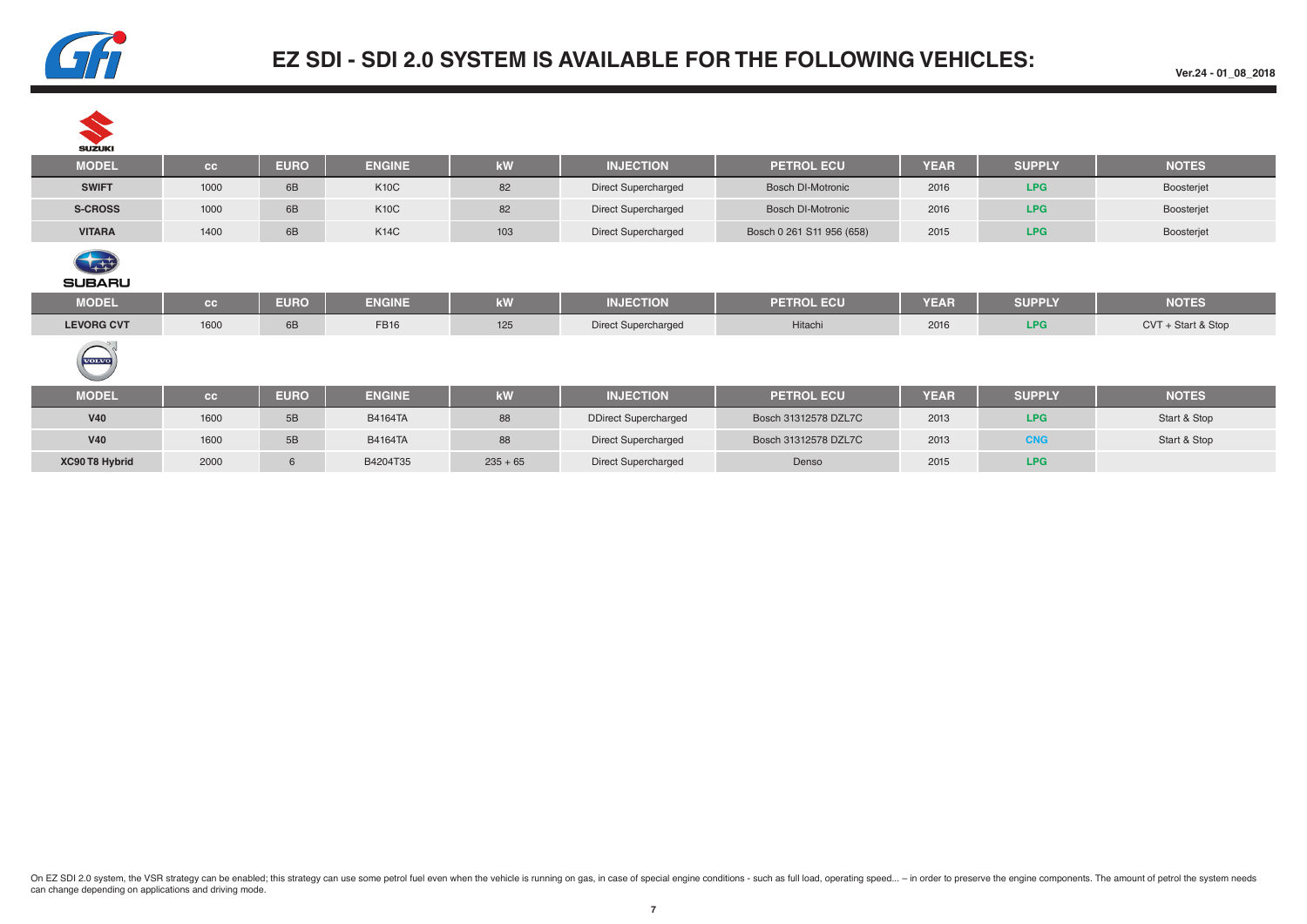

| <b>MODEL</b>  | cc   | <b>EURO</b>     | <b>ENGINE</b> | kW  | <b>INJECTION</b>           | <b>PETROL ECU</b>          | <b>YEAR</b> | <b>SUPPLY</b> | <b>NOTES</b>                    |
|---------------|------|-----------------|---------------|-----|----------------------------|----------------------------|-------------|---------------|---------------------------------|
| <b>CADDY</b>  | 1200 | 5               | CBZB          | 77  | <b>Direct Supercharged</b> | Continental                | 2010        | LPG           |                                 |
| <b>GOLF</b>   | 1200 | $5\overline{)}$ | CBZB          | 77  | Direct Supercharged        | Continental SIMOS 10.22A   | 2010        | LPG           |                                 |
| <b>GOLF</b>   | 1400 | 4               | <b>BMY</b>    | 103 | Direct Supercharged        | Bosch Motronic MED 17.5.1  | 2006-2008   | LPG           |                                 |
| <b>GOLF</b>   | 2000 | 4               | <b>AXX</b>    | 147 | Direct Supercharged        | Bosch Motronic MED 9.1     | 2004-2008   | <b>LPG</b>    |                                 |
| <b>GOLF</b>   | 2000 | $\overline{4}$  | <b>BWA</b>    | 147 | Direct Supercharged        | Bosch Motronic MED 9.1     | 2006-2008   | LPG           |                                 |
| <b>GOLF</b>   | 2000 | 4               | <b>BPY</b>    | 147 | <b>Direct Supercharged</b> | Bosch Motronic MED 9.1     | 2005-2008   | <b>LPG</b>    |                                 |
| GOLF 6        | 1400 | 5 <sup>5</sup>  | CAXA          | 90  | <b>Direct Supercharged</b> | <b>Bosch MED 17.5.5</b>    | 2010        | <b>LPG</b>    | Automatic                       |
| GOLF 6        | 2000 | 5A              | CCZB          | 155 | Direct Supercharged TSI    | Bosch MED 17.5             | 2011        | LPG           |                                 |
| GOLF 7        | 1200 | 6               | CJZB          | 63  | Direct Supercharged TSI    | Bosch Motronic MED 17.5.21 | 2014        | LPG           | Press. RAIL= $120 \div 200$ bar |
| GOLF 7        | 1400 | 5 <sup>5</sup>  | <b>CXSA</b>   | 90  | Direct Supercharged TSI    | Bosch Motronic MED 17.5.21 | 2014        | <b>LPG</b>    |                                 |
| GOLF 7        | 1200 | 5B              | CJZA          | 77  | Direct Supercharged TSI    | Bosch Motronic MED 17.5.21 | 2014        | LPG           | Press. RAIL= $120 \div 200$ bar |
| GOLF 7        | 1200 | 6B              | <b>CYVA</b>   | 63  | Direct Supercharged TSI    | Bosch Motronic MED 17.5.21 | 2014        | LPG           | Press. RAIL= $120 \div 200$ bar |
| <b>PASSAT</b> | 1800 | $\overline{4}$  | <b>BZB</b>    | 118 | Direct Supercharged        | Bosch Motronic MED 17.5.1  | 2007-2010   | <b>LPG</b>    |                                 |
| <b>PASSAT</b> | 2000 | $\overline{4}$  | <b>BVZ</b>    | 110 | <b>Direct Aspirated</b>    | Bosch Motronic MED 9.5.10  | 2005-2008   | <b>LPG</b>    |                                 |
| <b>PASSAT</b> | 2000 | $\overline{4}$  | <b>BVY</b>    | 110 | <b>Direct Aspirated</b>    | Bosch Motronic MED 9.5.10  | 2005-2010   | LPG           |                                 |